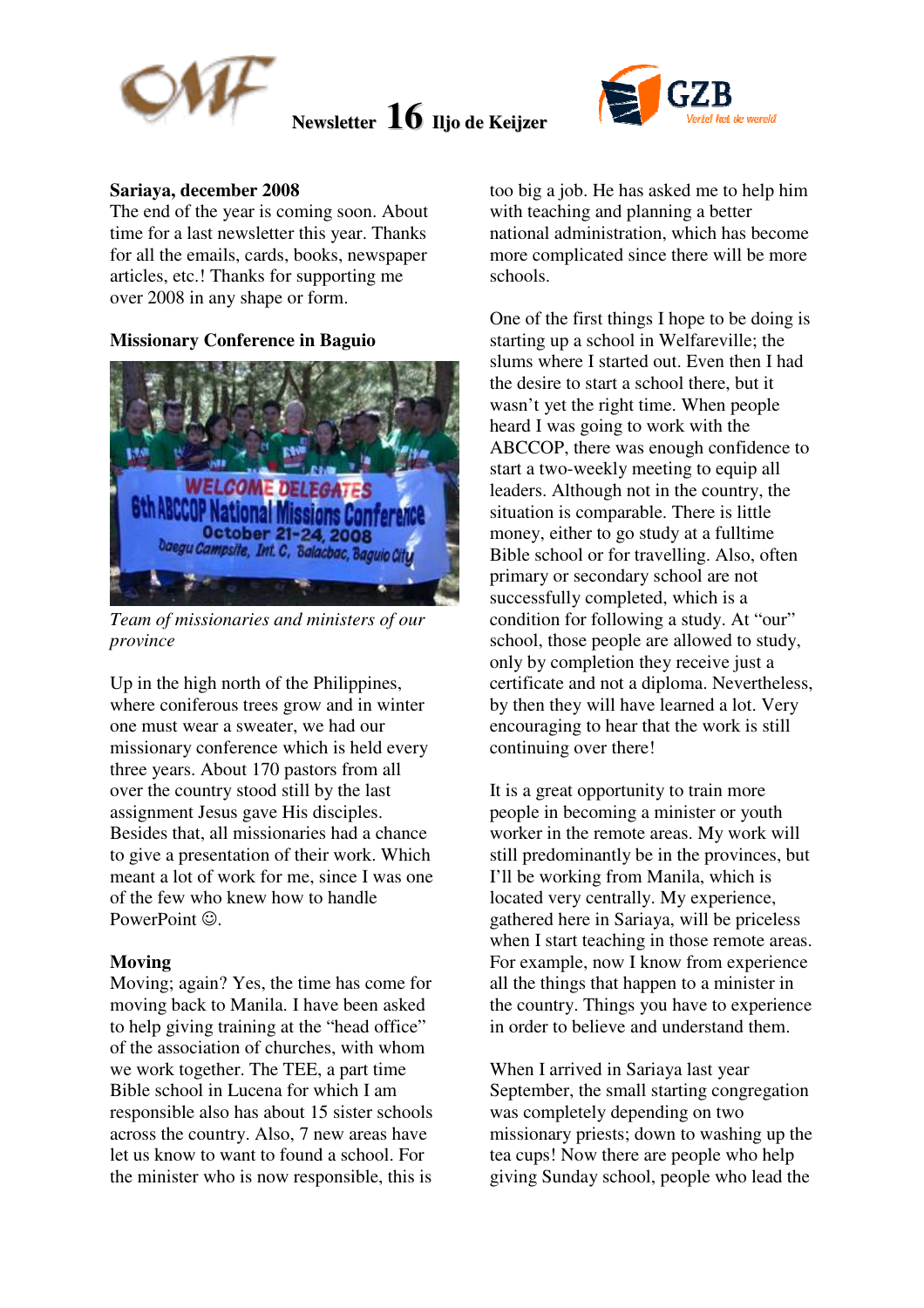



singing, people who announce certain parts of the service, lead Bible studies, take responsibility, welcome guests, etc, etc. In the beginning I found it quite hard to adjust to this situation, since everything seemed to be so passive and processes went slow, it gave little hope for change. Now, in retrospect, a lot has happened in a short amount of time. Also, my colleague from Taiwan is back from his leave. Time for me, to take upon me a new task in the believe that God will continue His work here in Sariaya.

God has already provided me with a beautiful home, with housemate! A Dutch OMF-er (Ester Visser from Urk) and we are in contact with a Filipina. The house is light and airy and is ideally situated. Close to bus terminals, in order to travel to the different provinces, and in walking distance from the office. Pictures will come next year  $\odot$  . Please pray with me for a good adjustment to life in the city?

#### **Back to School**

Together with a church member; Ethel, on the left in the picture, to a training to be able to give a certain evangelisation training. It is called Evangelization Explosion. It is a very clear way of sharing the Gospel, which helps a lot of people putting their faith in God, in the context of the Philippines. It was hard work. We had to learn a complete schedule by heart, including Bible phrases. There was a oral



exam to see whether you could use the schedule in a natural way and there was a written exam. Of course all in Tagalog.

It was a week of very little sleep. But we passed the exams and already used this way of training several times. In January, Ethel will give this training in the congregation over here. Five people, namely young people, have already submitted. I have promised to come back to teach on one out of 13 Sundays.

#### **Special Occasions**

Public acknowledgement of trained members. One member will be a Sunday school teacher in the upper grades and three others of a 13- week during evangelization training. By celebrating them after the service and letting them give their testimony of Gods work in their lives since they received their training, now others have become enthusiastic about showing some effort in the church.



We have also taken our first steps in organizing a church council. A treasurer, assistant treasurer and money counter have been appointed. Gods work continues!

#### **Sunday School Training**

After public acknowledgement and handing over the diploma of "Sunday school teacher" to Nela, five more young *Always time for a smile in the picture...* people have become excited about teaching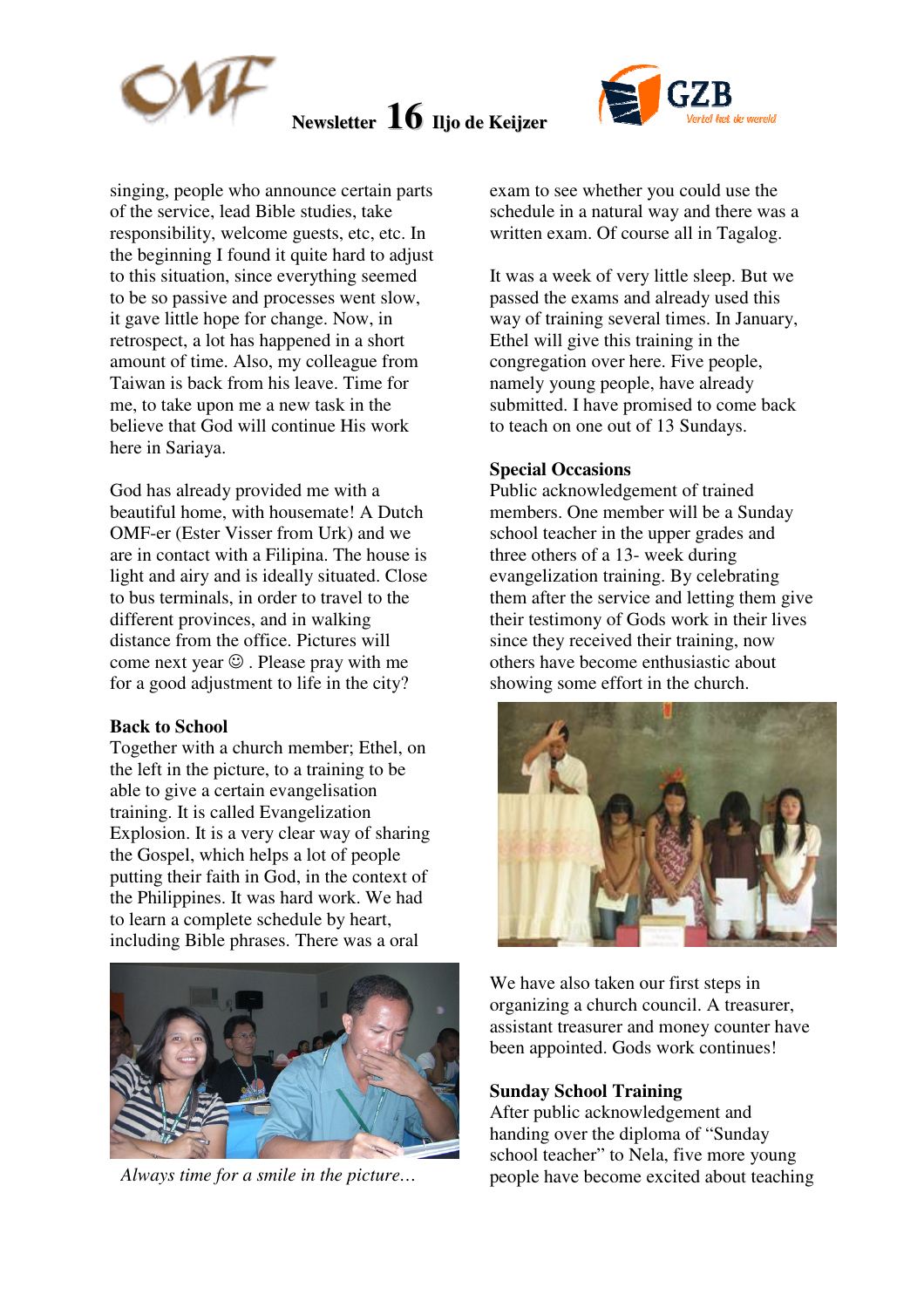





*Meldi; she had the courage to teach the kids a song the second time she observed!*

kids during the service. We are give them some sort of crash course to give them a certificate, before I leave. Nela, the first one to pass the course is already giving Sunday school regularly and keeps getting better at it. We are very pleased with these new young people. Although they have become Christians very shortly, they already really want to contribute to the church. After observing a few times and taking up small tasks, I asked their opinion: "they are very busy," "when I pray, they start making fun," "they never hold still…".

When I then asked whether they would still want to be a teacher, they simultaneously responded: Yes! The kids were still nice and also have to be taught the Gospel in a way that they can understand!

#### **Delivery**

My co-worker Eric delivered a healthy baby-boy. James Timothy, TJ is his name. He grows like cabbage. It gave me the opportunity to get more experience in working with children. A very different kind of challenge. I did enjoy it, it is possible to be very creative with them and a small treat makes their day. But I also did discover that my talents lie more with young people and adults  $\odot$ .



*James Timothy (TJ) with his proud ninang (godmother)* 

## **Equipping Ministry Council**

The preparations for the conference for everyone involved with education in ABCCOP churches, next year in May are going full ahead. Thanks to God for finding a good location. In Tagaytay; a beautiful place with a volcano with a lake in the core and within the lake another active volcano with again a volcano lake. In this region, it is also a little bit cooler, which is nice during high summer. The place where we're going wasn't always pretty, but has improved incredibly. The people there are very flexible and we even got a discount because we were Christians. The first promotions for the conference have already been sent out the door. Hopefully, this conference will help the Christian education in the congregations ahead!

#### **ACTS Mobile Bible School**

December: a very busy month with writing progress reports of every student, a financial report and planning for next year. Next year not one, but almost 20 schools under our wings  $\odot$ .